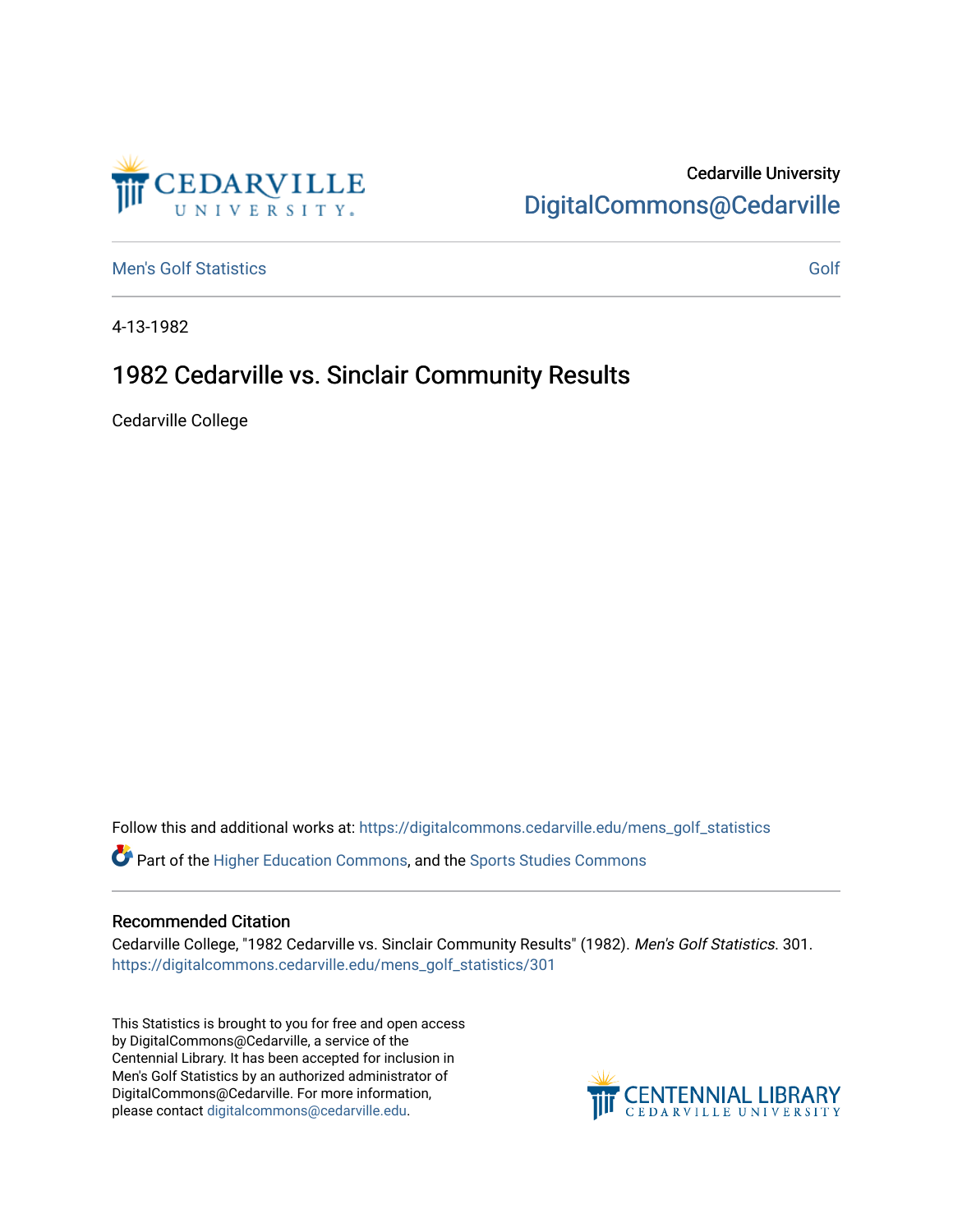| Coach<br>Conditions:<br>$Cool2$ Windy           |                |                                  |                     |                                  |                                  |                     |                              |                |                                  |                |          |                          |               |          | vs. Opponent Sinclair Community Site Site |                  |          |                                                             |     |                 |                  |                   |                |                   |              |                   |            |              |             |                             |
|-------------------------------------------------|----------------|----------------------------------|---------------------|----------------------------------|----------------------------------|---------------------|------------------------------|----------------|----------------------------------|----------------|----------|--------------------------|---------------|----------|-------------------------------------------|------------------|----------|-------------------------------------------------------------|-----|-----------------|------------------|-------------------|----------------|-------------------|--------------|-------------------|------------|--------------|-------------|-----------------------------|
|                                                 |                |                                  |                     |                                  |                                  |                     |                              |                |                                  |                |          |                          |               |          | Total Home_ 416_ Opp. 484______ WON       |                  |          |                                                             |     |                 |                  |                   |                |                   |              |                   |            |              |             |                             |
| Comments:                                       |                |                                  |                     |                                  |                                  |                     |                              |                |                                  |                |          |                          |               |          |                                           |                  |          |                                                             |     |                 |                  |                   |                |                   |              |                   |            |              |             |                             |
|                                                 |                |                                  |                     |                                  |                                  |                     |                              |                |                                  |                |          | ă<br><b>HOM</b><br>holes | $5 - 2$       | j<br>won |                                           |                  |          |                                                             |     |                 |                  |                   |                |                   |              | Ξ<br>mom<br>holes | 두          |              | Æ<br>now    | Total team points won       |
| DISTANCE - YARDS                                |                |                                  |                     |                                  |                                  |                     |                              |                |                                  |                |          | đ                        | $\frac{1}{2}$ | points   |                                           |                  |          |                                                             |     |                 |                  |                   |                |                   |              | ð                 |            | Best ball-18 | Team points |                             |
| PAR<br>HOLES                                    | POSITION       | $\overline{4}$<br>$\mathbf{1}^-$ | 5<br>$\overline{2}$ | $\overline{4}$<br>$\overline{3}$ | $\overline{3}$<br>$\overline{4}$ | $\overline{4}$<br>5 | 5 <sup>1</sup><br>$6 \mid 7$ | $\overline{a}$ | $\overline{3}$<br>8 <sup>1</sup> | $\tilde{9}$    | Total-   | Number                   | Best          | Team     | $\sqrt{4}$                                | $5\overline{)}$  | 4        | $\overline{3}$<br>10 11 12 13 14 15 16 17 18                | 4   | $5\phantom{.0}$ | $\left 4\right $ | $\lceil 3 \rceil$ |                | Total-            | $Total - 18$ | Number            | Best ball- |              |             | $H$ 0                       |
| H<br>Bill Boulet<br>$\circ$<br>Richard Ross     |                | 5                                |                     | $6 - 5$                          |                                  | 4 5                 |                              | $7 - 5$        | 3                                |                | 44<br>50 |                          |               |          |                                           | $6 \mid 6 \mid$  | 4        | $\overline{4}$                                              |     | 4   5   4       |                  |                   | 35             | 41<br>46          |              |                   |            |              |             | 85<br>96                    |
| $H^+$<br>Brian Johnson<br>$\circ$<br>Barry Mays | $\overline{2}$ |                                  | $5 \mid 5$          | 4                                |                                  | 3   5 5 5           |                              |                |                                  | 4   5          | 41<br>50 |                          |               |          | $\overline{4}$                            | $\overline{I}$   | 4        |                                                             |     | 4   4   5   3   |                  | 3                 | $6^{\circ}$    | 40<br>49          |              |                   |            |              |             | 81                          |
| H<br>Mark Womack<br>$\circ$<br>Scott Liddic     | 3              |                                  | 6 5                 | 7                                |                                  | 3 4 5               |                              | 5              | $\overline{4}$                   | $\overline{4}$ | 43<br>46 |                          |               |          | 5                                         | 6                | 4        | $\overline{4}$                                              | (4) |                 | 66               |                   | $3 \mid 5$     | 43<br>47          |              |                   |            |              |             | 86                          |
| H<br>Tom Greve<br>$\circ$<br>John Sanderman     | $\overline{4}$ |                                  | 6614                |                                  |                                  | $5 \t6 \t7 \t4!$    |                              |                | $\overline{4}$                   | 5              | 47<br>51 |                          |               |          |                                           |                  |          | $5 \quad 5 \quad 5 \quad 5 \quad 5 \quad 6 \quad 6 \quad 3$ |     |                 |                  |                   | 5 <sub>1</sub> | 45<br>49          |              |                   |            |              |             | 92)                         |
| н<br>Tom Ewing<br>O<br>Bill Myers               | 5              | 4                                | 6                   | 5                                | $\Delta$                         |                     | 564                          |                | $\mathbf{A}$                     | $4 -$          | 42<br>48 |                          |               |          |                                           | $6 \overline{5}$ | $\Delta$ | $\overline{3}$                                              |     | 414             | $5 + 3$          |                   | $\Lambda$      | 38<br>48          |              |                   |            |              |             | 100<br>B <sub>0</sub><br>96 |
| н<br>Jim Baldwin<br>0<br>Mark Barr              | 6              | 5                                | 5                   | $\overline{4}$                   | $\overline{4}$                   | 5                   | 6                            | $\overline{4}$ | 4                                | 5              | 42<br>49 |                          |               |          | $5 -$                                     | $\overline{7}$   | $5 -$    | $\overline{3}$                                              | 4   | $5 -$           | $\Lambda$        | $\overline{4}$    |                | $5 \mid 42$<br>51 |              |                   |            |              |             | 84<br>100                   |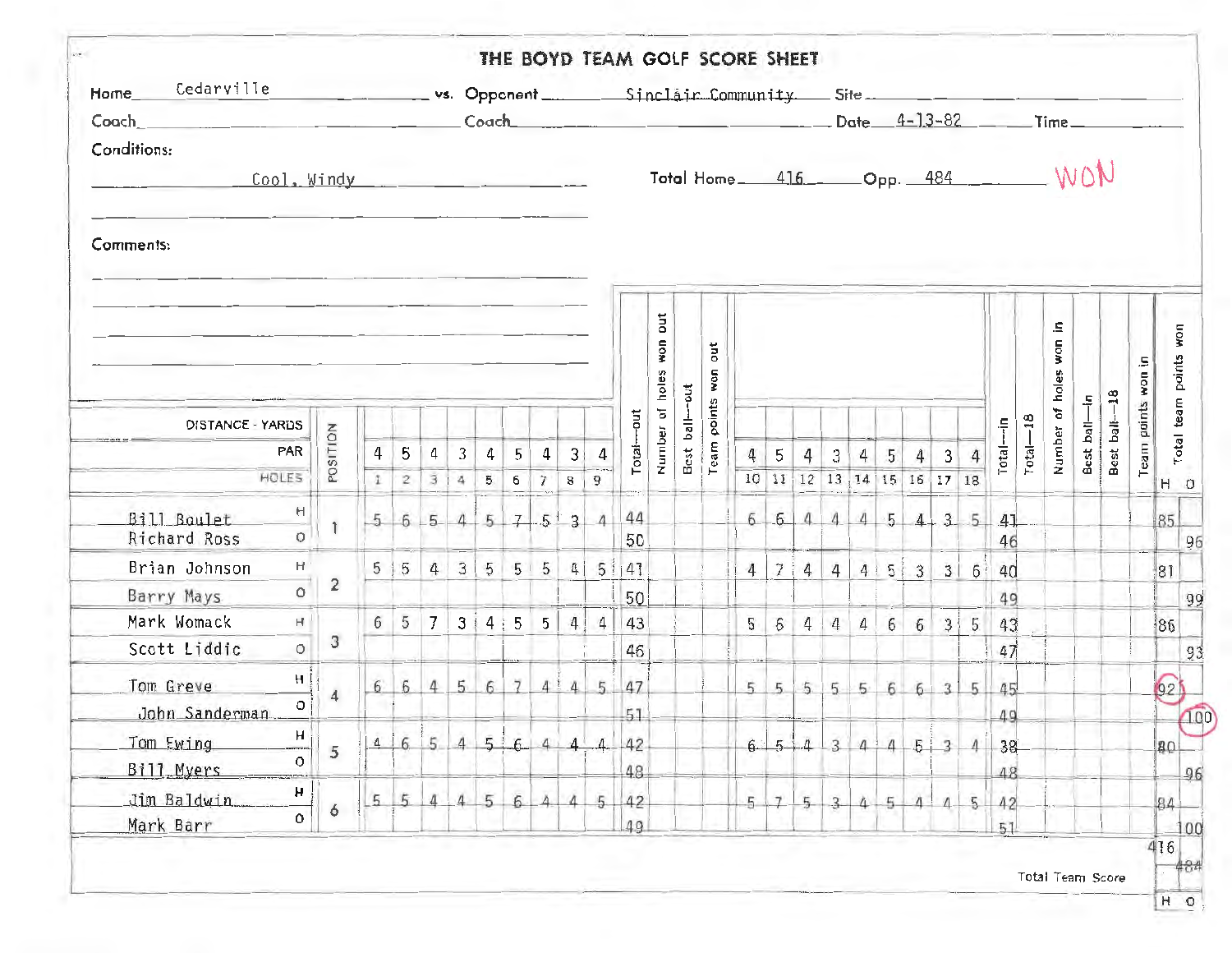| Conditions:                                                          |                 |              |                |   |                |   |   |                |                |                |                  |               |                     | Total Home $416$ Opp. $465$ WON |                             |           |    |  |                                              |  |                       |              |           |              |              |                       |                                |
|----------------------------------------------------------------------|-----------------|--------------|----------------|---|----------------|---|---|----------------|----------------|----------------|------------------|---------------|---------------------|---------------------------------|-----------------------------|-----------|----|--|----------------------------------------------|--|-----------------------|--------------|-----------|--------------|--------------|-----------------------|--------------------------------|
| Comments:<br>*For individual hole scores see Sinclair<br>score sheet |                 |              |                |   |                |   |   |                |                |                |                  | <b>jno</b>    |                     |                                 |                             |           |    |  |                                              |  |                       |              | Έ,        |              |              |                       |                                |
|                                                                      |                 |              |                |   |                |   |   |                |                |                | won<br>holes     | $\frac{1}{2}$ | ã<br><b>ROM</b>     |                                 |                             |           |    |  |                                              |  |                       | won<br>holes |           |              |              | Total team points won |                                |
| DISTANCE - YARDS<br>PAR                                              | <b>POSITION</b> |              |                |   |                |   |   |                |                |                | -out<br>$Total-$ | Number of     | $rac{1}{2}$<br>Best | points<br>Team                  |                             |           |    |  |                                              |  | Total-in              | $Total - 18$ | Number of | Best bali-in | Best ball-18 | Team points won in    |                                |
| <b>HOLES</b>                                                         |                 | $\mathbf{I}$ | $\overline{2}$ | 3 | $\overline{4}$ | 5 | 6 | $\overline{7}$ | 8 <sup>1</sup> | $\overline{9}$ |                  |               |                     |                                 |                             | $10$   11 | 12 |  | $13 \mid 14 \mid 15 \mid 16 \mid 17 \mid 18$ |  |                       |              |           |              |              |                       | н<br>$\circ$                   |
| 븨<br>Bill Boulet<br>$\circ$<br>Ed Evans                              | $\mathbf{I}$    |              |                |   |                |   |   |                |                |                | 44<br>48         |               |                     |                                 | $\mathcal{L}^{\mathcal{L}}$ |           |    |  |                                              |  | 41<br>41              |              |           |              |              |                       | 85                             |
| H<br>Brian Johnson<br>$\circ$<br>Tim Buren                           | $\overline{2}$  |              |                |   |                |   |   |                |                |                | 41<br>48         |               |                     |                                 |                             |           |    |  |                                              |  | $\Delta \Omega$<br>54 |              |           |              |              |                       | $\overline{\mathbb{G}}$<br> 31 |
| H<br>Mark Womack<br>$\circ$<br>Ted Williams                          | $\mathbf{3}$    |              |                |   |                |   |   |                |                |                | 43<br>4 6        |               |                     |                                 |                             |           |    |  |                                              |  | 43<br>46              |              |           |              |              |                       | 86                             |
| H<br>Tom Greve<br>o                                                  | $\overline{4}$  |              |                |   |                |   |   |                |                |                | 47               |               |                     |                                 |                             |           |    |  |                                              |  | 45                    |              |           |              |              |                       | $\sqrt{92}$                    |
| Keith Mattison<br>н<br>Tom Ewing<br>Greg Smith<br>o                  | 5               |              |                |   |                |   |   |                |                |                | 48<br>42<br>47   |               |                     |                                 |                             |           |    |  |                                              |  | 43 <br>38<br>44       |              |           |              |              |                       | 80                             |
| $\boldsymbol{\mathsf{H}}$<br>Jim Baldwin                             | 6               |              |                |   |                |   |   |                |                |                | 42               |               |                     |                                 |                             |           |    |  |                                              |  | 42                    |              |           |              |              |                       | 84                             |

 $\leftrightarrow$   $\sim$ 

 $\cdots$